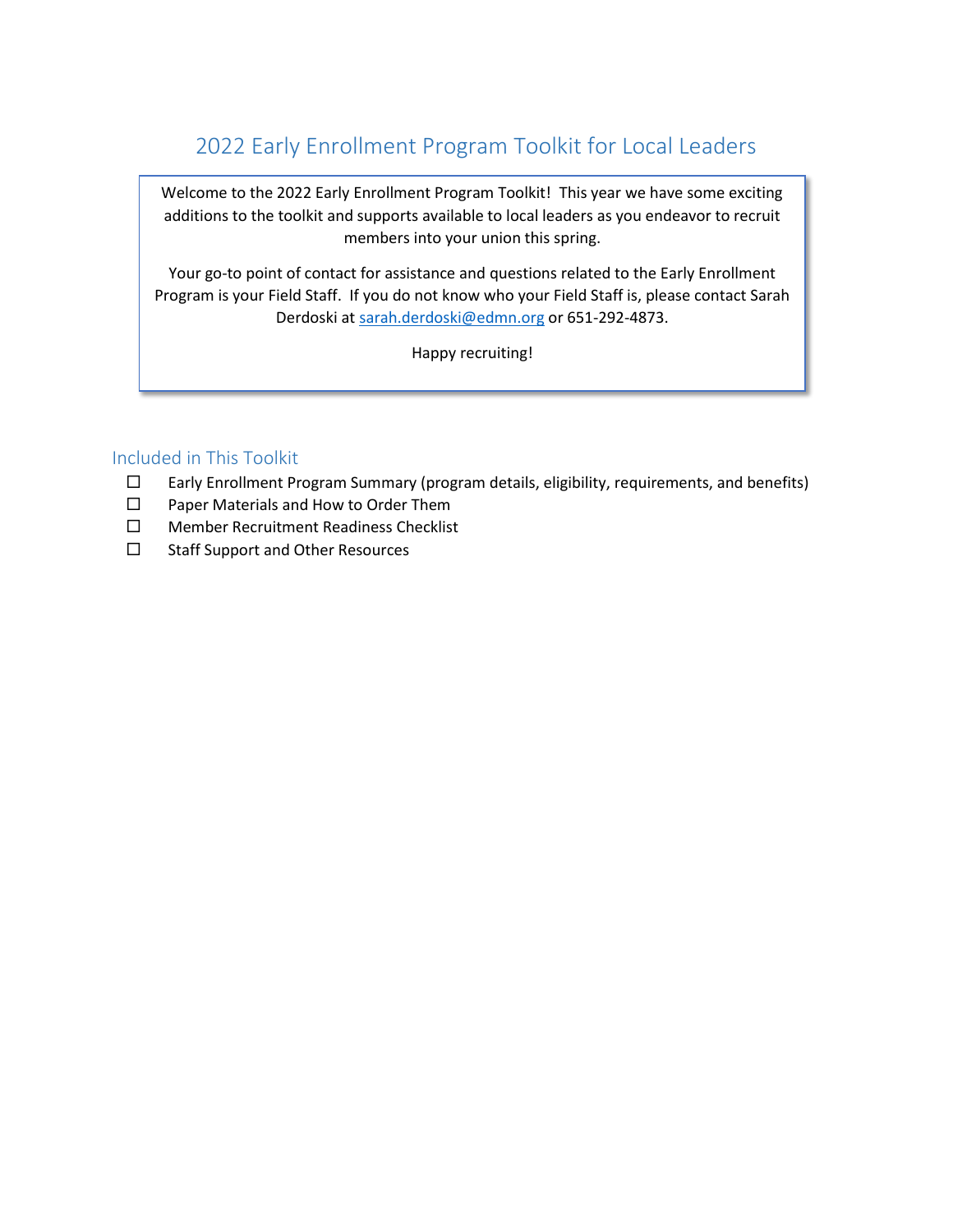# Early Enrollment Program Summary

### **What is the Early Enrollment Program?**

While member recruitment is a year-round endeavor, the Early Enrollment Program is designed to assist local affiliates with member recruitment during the spring by offering to suspend any dues obligation until September 1, 2022. Individuals who join during the Early Enrollment period (April 1- August 31) will enjoy myriad benefits from Education Minnesota as well as the NEA and AFT.

### **Who is eligible?**

All potential members, regardless of whether they've been members before, are eligible this year. Education Minnesota was granted a one-time exemption to recruit previous NEA members who may have dropped their membership. This means that **every potential member** is eligible to participate in the Early Enrollment program this year.

## **Benefits of Joining During the Early Enrollment Period**

Members receive access to an array of member benefits from the organizations listed below beginning April 1, 2022, through Aug. 31, 2022, at no cost.

- *1. NEA Educators Employment Liability (EEL) Program – professional liability insurance*
- *2. Education Minnesota ESI Member Benefit Program*
	- a. For a comprehensive look at all the programs and services Education Minnesota Economic Services Inc. (ESI) Member Benefits offers early enrollees, visit [www.educationminnesota.org/member-benefits/your-pocketbook/esi-savings](http://www.educationminnesota.org/member-benefits/your-pocketbook/esi-savings)
- *3. Education Minnesota Professional Development*
	- a. Members who join during the Early Enrollment period can access myriad professional development courses for **free** via [MEA Online](https://educationminnesota.org/resources/professional-development/mea-online/)
	- b. Members who join during the Early Enrollment period can also attend Education Minnesota's flagship professional development retrea[t Summer Seminar.](https://educationminnesota.org/events/annual-events/summer-seminar/)

#### *4. NEA Member Benefits Programs*

- a. For a comprehensive look at all the programs and services NEA Member Benefits offers early enrollees, visi[t NEA early enrollment member benefits](https://www.neamb.com/pages/early-enrollee-welcome?utm_source=TG001258&utm_medium=print&utm_content=earlyenrolleewelcome&utm_campaign=TG001064)
- *5. AFT Member Benefit Programs* 
	- a. For a comprehensive look at all the programs and services AFT Member Benefits offers early enrollees, visi[t AFT member benefits](https://www.aft.org/member-benefits)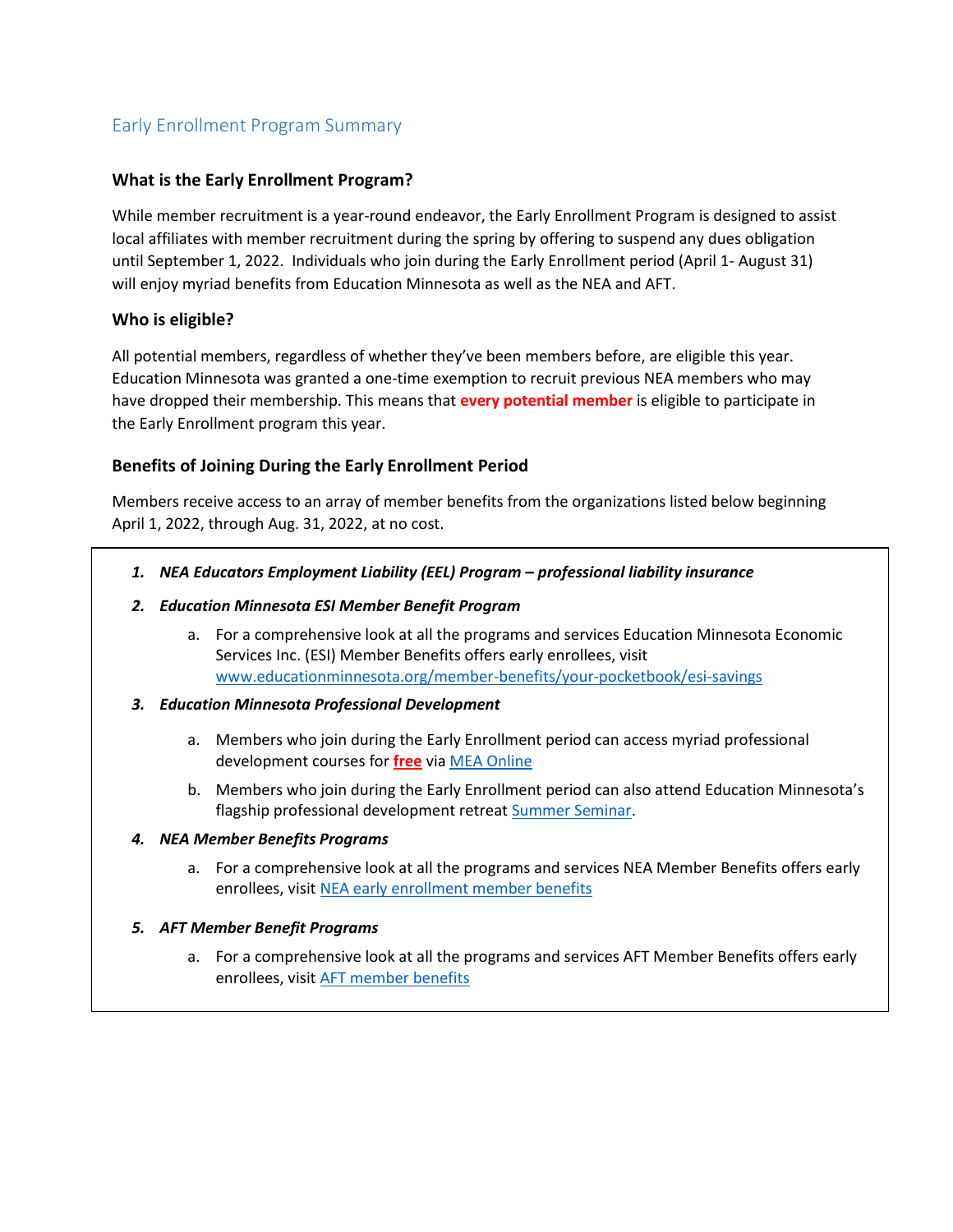#### **Program Requirements**

- Individuals must complete a membership application either online or via paper form.
- Individuals must also complete the Early Enrollment pledge (see Appendix I).

### **How to Apply for Membership During Early Enrollment**





This is the fastest and preferred method! Link to online membership application: https://join.nea.org/minnesota/ Individuals will be prompted to sign the pledge as well

Individuals can sign and date a paper membershp application and Early Enrollment Pledge From. Both forms must be returned to the your field office.

# Materials and How to Order Them

Local leaders have lots of resources available to help you design and execute a robust member recruitment effort. Included among these resources are the following paper materials:

- o **Paper Membership Application Forms—**Applications for Membership are required and cannot be altered in any way.
- o **Paper Early Enrollment Pledge Forms (Appendix I)**—these pledge forms must be completed in order to properly participate in the Early Enrollment Program. You can print copies of this form yourself or your Field Staff/Organizer can order copies for you. These forms cannot be altered in any way.
- o **NEW! Local Value of Belonging Brochure**—locals are encouraged to work with Field Staff and/or Organizers to utilize this new tool. This is a paper and/or electronic brochure wherein the local can highlight its goals, accomplishments, and make the case for joining the union. The brochure contains a universal QR code which links to the online membership application and early enrollment pledge.
- o **NEW! List of Potential Members in Your Local**—whether an individual is new to the district, a former member, or newly eligible—we can get you the list of folks in your local that are eligible for the Early Enrollment program so you know exactly who to engage.

**For all of the materials, simply contact your Field Staff or Organizer and they will get you what you need.**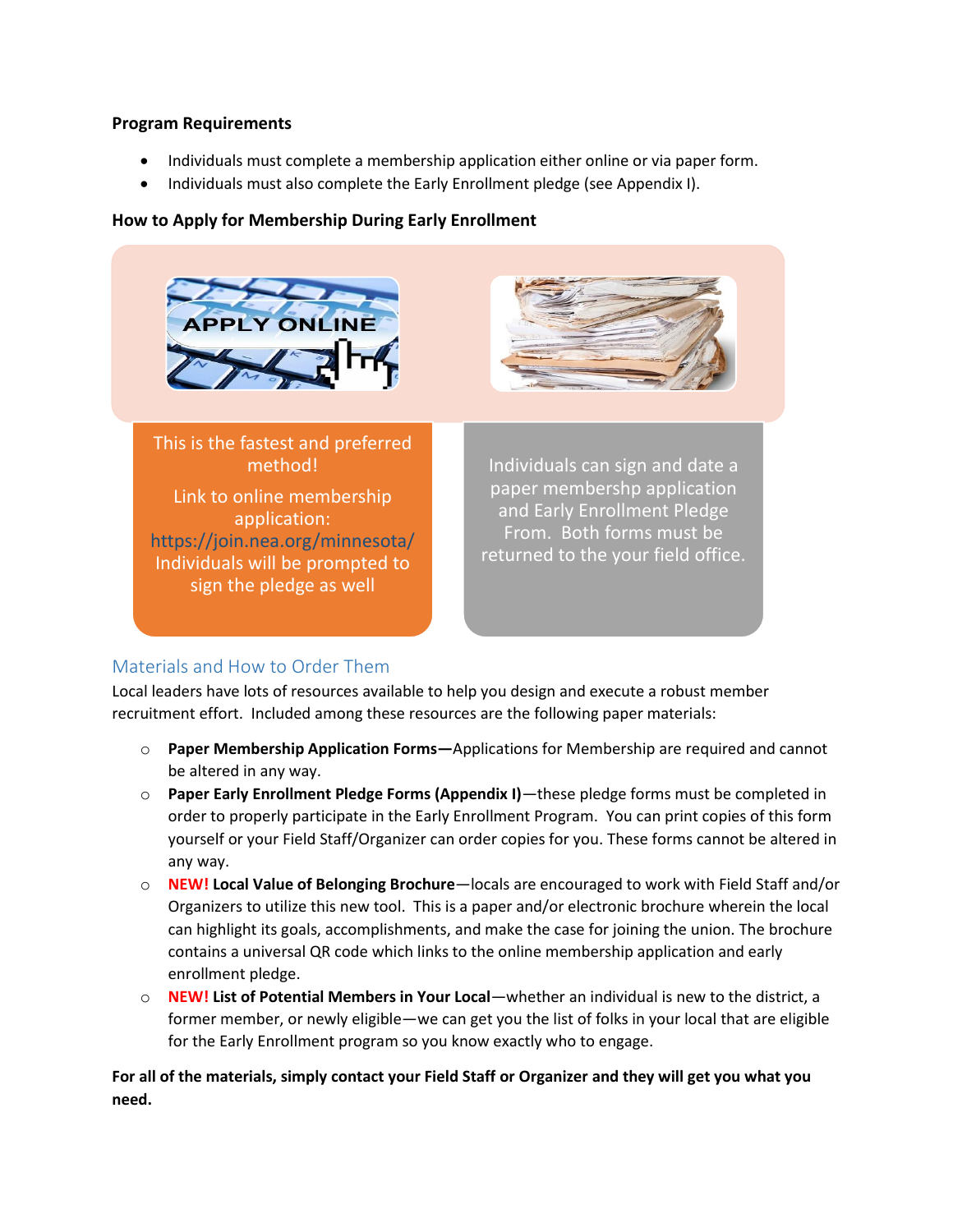## Member Recruitment Best Practices

When embarking on a member recruitment effort, there are some established best practices that will increase your chances of adding to your membership ranks. Take a moment to think about whether these are things you have in place—if not, **your Field Staff and Organizer are here to help**!

- $\Box$  Set a goal for membership growth—what is realistic given your capacity and timeline?
- **Target Who and Where—**are there specific worksites with a lot of potential members?
- **Focus on 1:1 communication, not blast emails**—the 1:1 conversation is the gold standard for all member communications, but this is exceptionally true when having a conversation with someone who is not yet a member. When you receive your list of potential members take a minute to figure out:
	- o What is their worksite?
	- $\circ$  Who might be best to have this conversation (building rep, Membership Chair, etc.)
	- $\circ$  What additional training or materials do folks need to have these conversations with potential members?
	- $\circ$  Face to face is best, but personal emails and phone numbers are second best.
- **Share Information and Resources with Potential Members**—remember that we aren't "selling" potential members anything—we are inviting them to join in advocating for themselves, their students, and their colleagues. There are qualitative benefits to joining in union—but there are quantitative benefits too. If you are talking with someone about a specific interest or need, chances are Education Minnesota has some resources and support available, including:
	- o Student Loan Forgiveness Assistance via Degrees Not Debt Program
	- $\circ$  Professional Development opportunities for re-licensure and professional growth
	- o Advocacy opportunities at the national, state, and local level